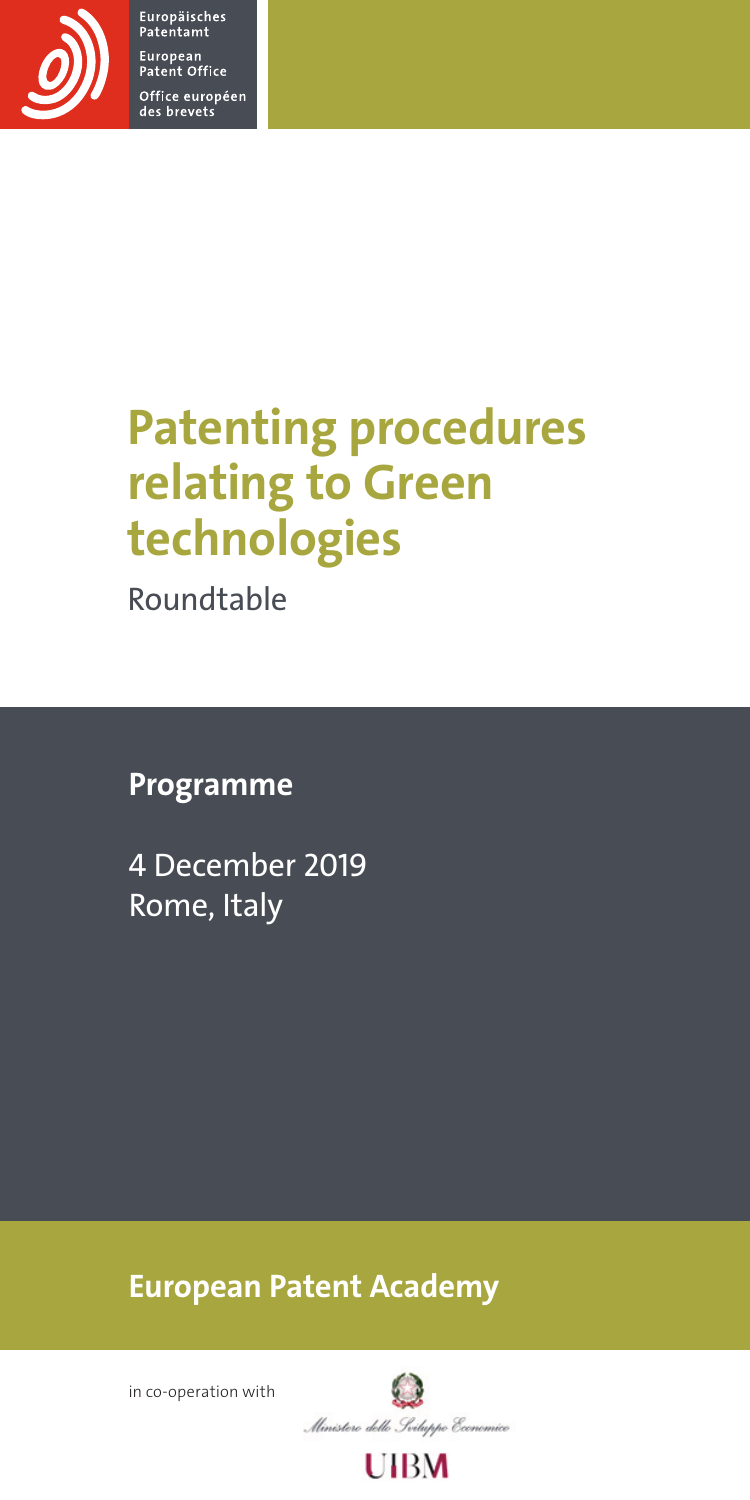# Wednesday, 04 December 2019

## Roundtable: Italian industry, academia and patent attorneys UIBM and EPO

*Moderated by Mauro Boero, patent examiner, EPO on behalf of the European Patent Academy*

08.45 Registration

#### 09.15 Welcome

*Loredana Guglielmetti, Italian Patent and Trademark Office Mauro Boero, patent examiner, EPO on behalf of the European Patent Academy*

#### 09.30 Green technologies:

- What is the scope?
- What is their importance to society?

*Mauro Boero*

## 10.00 Inventions in the field of green technologies: how to retrieve data and find prior art

- CPC classification in the field, particularly Y02 / Y04
- Patent and NPL sources
- Patent filing trends
- Main applicants
- Questions and answers

*Victor Veefkind, Antonio Jurado Orenes, patent examiners, EPO*

# 10.30 Prosecution of patent applications in the field of green technologies: how to meet the patentability requirements Inventive step and the person(s) skilled in the art *Victor Veefkind, Antonio Jurado Orenes*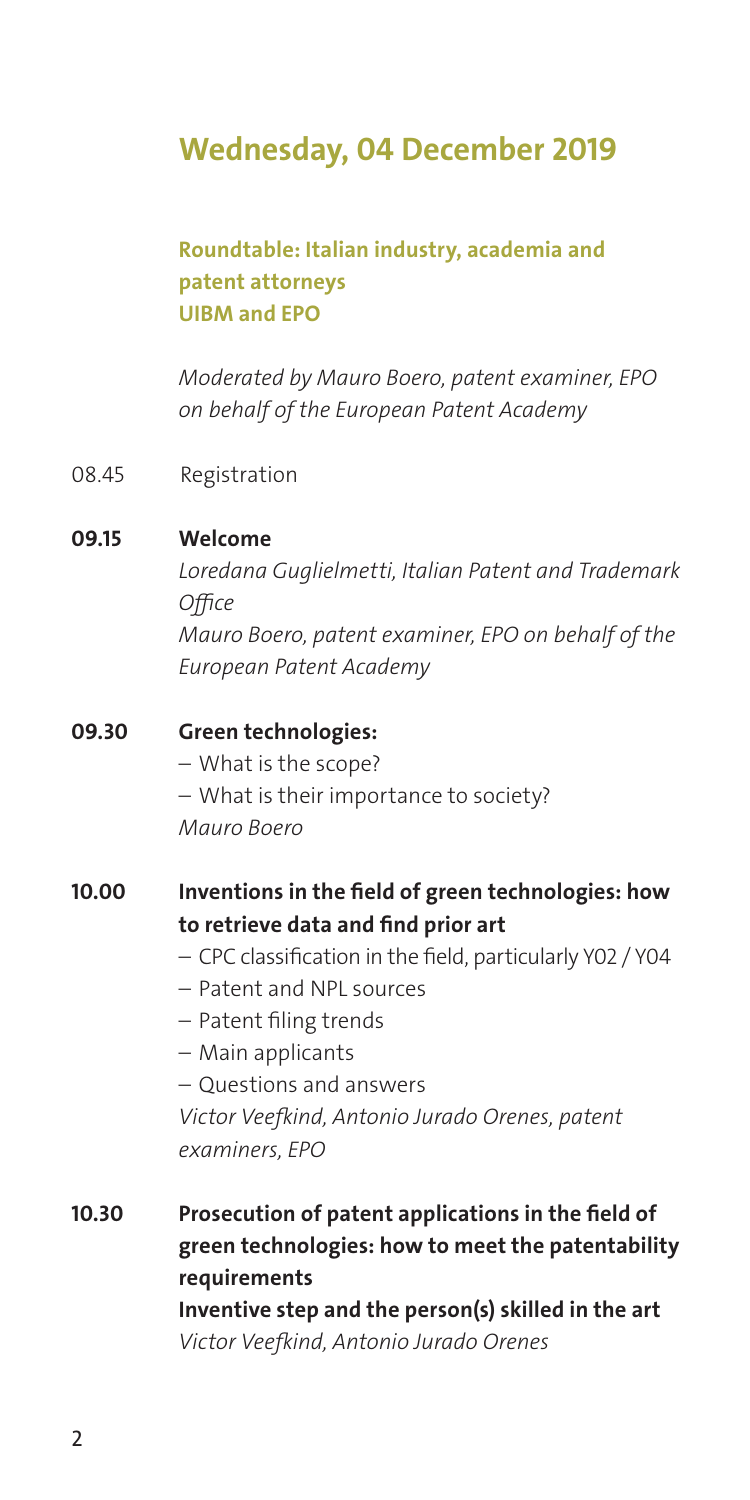#### 11.00 Coffee break

- 11.20 Patents and patent applications in the field of green technologies at the EPO: legal aspects
	- Opposition procedures
	- Decisions of the EPO's Boards of Appeal

*Victor Veefkind, Antonio Jurado Orenes* 

# 11.50 An overview on Italian patent data and highlights on the green technologies field

*Loredana Guglielmetti, Italian Patent and Trademark Office*

- 12.10 Experience of two Italian companies in the field of green technologies Followed by open floor discussion *Eliana Farotto, R&D Manager, Comieco, National Consortium for the Recovery and Recycling of Cellulose-based Packaging Enrico Zanoli, Italian and European Patent Attorney, patent representative from Novamont SpA*
- 13.15 Closing remarks *Loredana Guglielmetti Mauro Boero*
- 13.30 End of event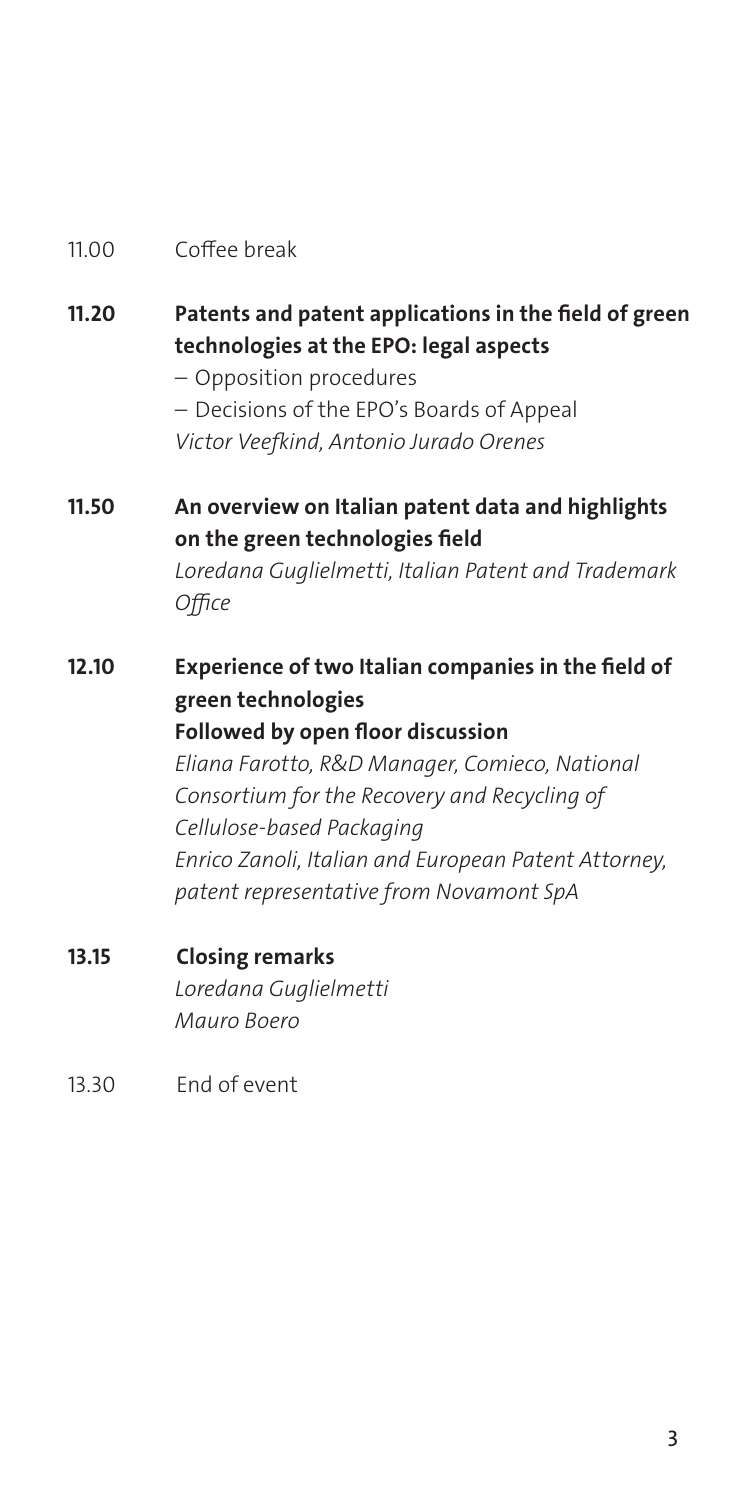# Speakers

#### European Patent Office

#### Mauro Boero

Patent examiner Sector Information and Communications Technology European Patent Office, The Hague

Mauro Boero holds a PhD in physics. He joined the EPO in 2001 and has wide-ranging experience of all aspects of an examiner's work, including acting as the chairman of examining divisions. He has coached extensively, in particular helping colleagues to boost their effectiveness, and regularly lectures on IP matters for the European Patent Academy. He has co-authored over forty peerreviewed articles on semiconductor physics.

#### Victor Veefkind

Patent examiner Sector Healthcare, Biotechnology and Chemistry European Patent Office, The Hague

Victor Veefkind joined the EPO in 1999. He has a degree in chemistry and a PhD in chemical engineering with an emphasis on catalysis and materials science. Furthermore he holds a master's degree in Intellectual Property and Technology Law and has passed the EQE exam. As examiner, he has been responsible for several technical fields in industrial chemistry. In addition, he has been the initiator and project leader for nanotechnology classification B82Y and the climate change mitigation technologies classification Y02. Currently, Victor is an examiner in the Healthcare, Biotech and Chemistry sector and member of an opposition directorate.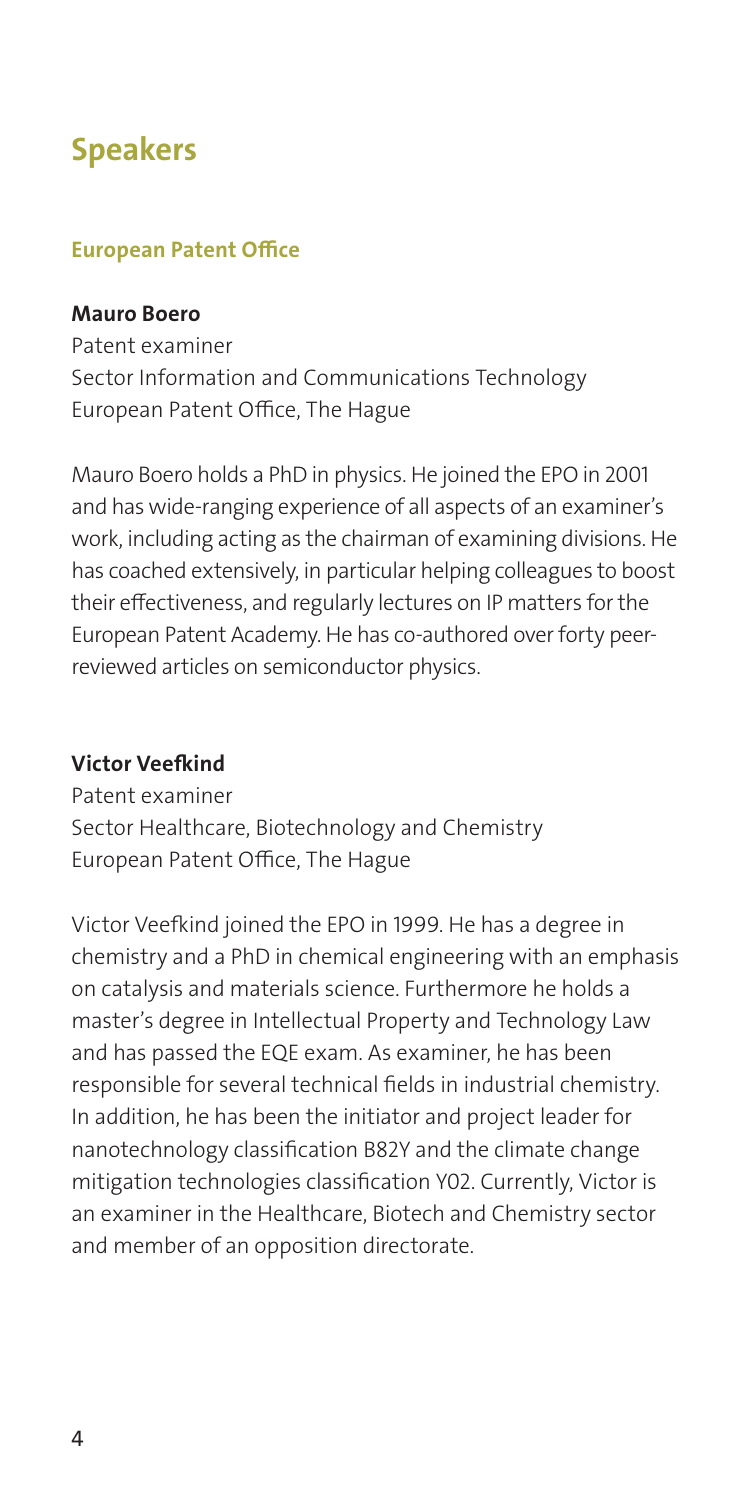#### Antonio Jurado Orenes

Patent examiner Sector Mobility and Mechatronics European Patent Office, Munich

Antonio Jurado Orenes is an aeronautical engineer and a physicist. He did an MBA in International Management at the FOM University of Munich, Germany. He worked as an aeronautical engineer in INDRA and ITP and participated in international projects such as the Eurofighter aircraft. At the EPO, Antonio works as examiner in the field of piston pumps, hydraulic motors and thermosolar and geothermal power plants. He is the gérant of F04B, F03C and F04F classes and he is involved in classification, search and examination of patent applications, as well as in opposition procedures. He has been a presenter for the European Patent Academy on many occasions. Antonio passed the European qualifying examination in 2018.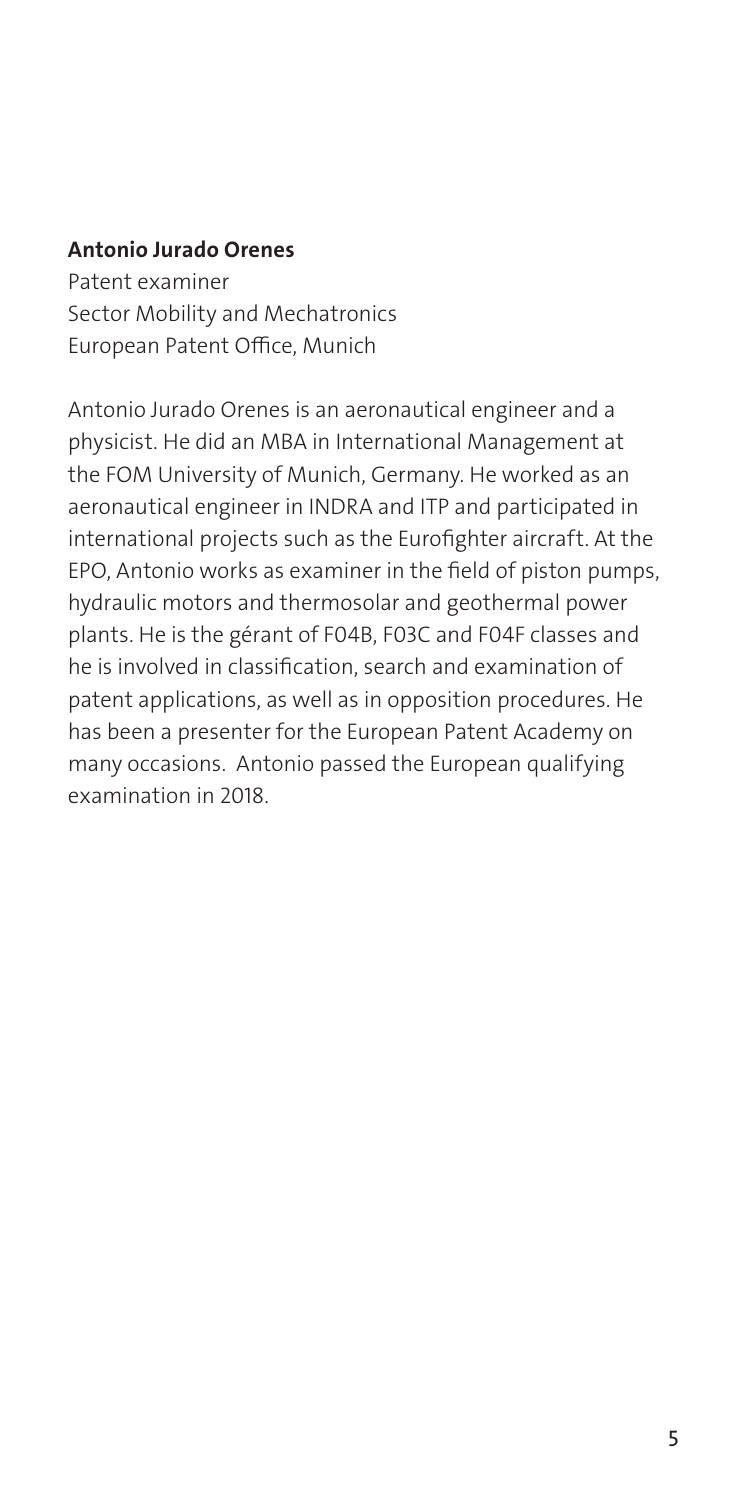#### Italian Patent and Trademark Office

#### Loredana Guglielmetti

Head of unit VII: National and European Patents and International Patent Applications Italian Patent and Trademark Office, Rome

Loredana studied in Naples and obtained a degree in Political Sciences. She also obtained post graduate degrees in Financial Management of International Trade and Investments (Milan) and in European Law and International Relations (Rome). Before working at the Ministry of Economic Development, from 2000 to 2010 she was Director of the ITC – Communication Systems - Office at the Ministry of Justice and Director of the administrative office at the Juvenile Court in Florence. Since 2010, at UIBM in the Patent division, she is in charge of the execution of the Working agreement on search cooperation between the UIBM and the European Patent Organisation for search on Italian patent applications. At UIBM, Loredana carries out additional tasks, such as the management of databases of biotechnology patents and public university patent, and different IP awareness activities. She has been collaborating with the academic magazine "Rivista di Studi Politici Internazionali" since 2006.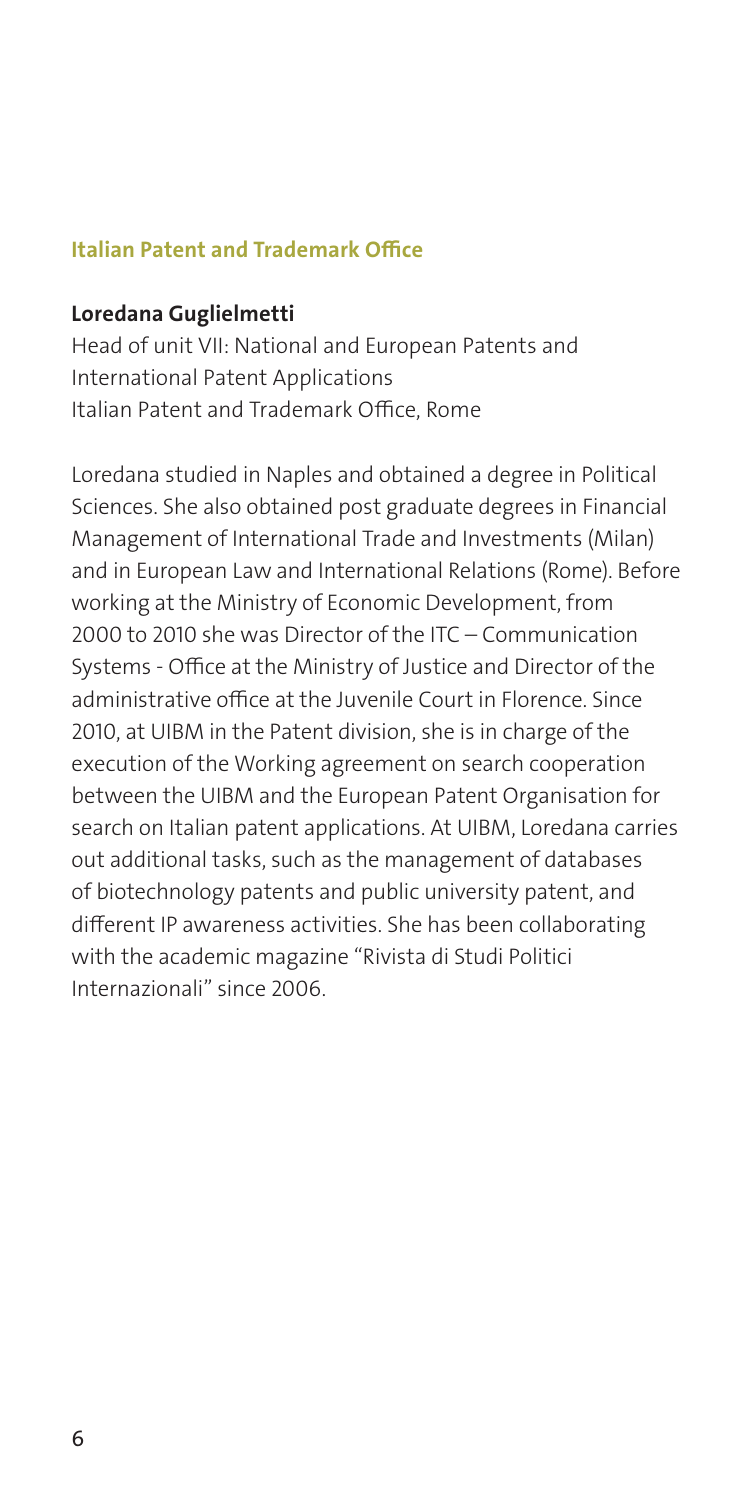#### Non-Patent Office

#### Eliana Farotto

Eliana is R&D Manager in Comieco, National Consortium for the Recovery and Recycling of Cellulose-based Packaging, where she has been working since 1996. Previously she worked in leading public and private companies operating mainly in the field of environmental analysis and dealing with sustainability planning, specifically focusing on waste. From 1990 to 2000 she was the chairman of the UNI Working Group "Environmental Impact Assessment" and now she chairs the Packaging and Environment Working Group. She also deals with environmental education and she has published several reports.

#### Enrico Zanoli

Enrico graduated in industrial chemistry, he is a member of the American Chemical Society, and has qualified as European and Italian patent, design and trademark attorney. He was formerly director of the Patent Dept. of Montedison, and then Senior Vice-President for intellectual property at Basell Polyolefins, a joint venture between BASF and Shell. In 2002, he co-founded of the IP firm Zanoli & Giavarini, which now has offices in Milan, Bergamo, Piacenza and Treviso. He is a Technical Consultant for the Court of Milan and qualified as Patent Litigator for the to-be-formed Unified Patent Court. He is a lecturer in courses on industrial property including patents at the State University of Milan, the Polytechnic of Milan and the LUISS-Guido Carli University of Rome. He is a former President of the Italian Institute of Patent and Trademark Attorneys and is currently a member of its Board.